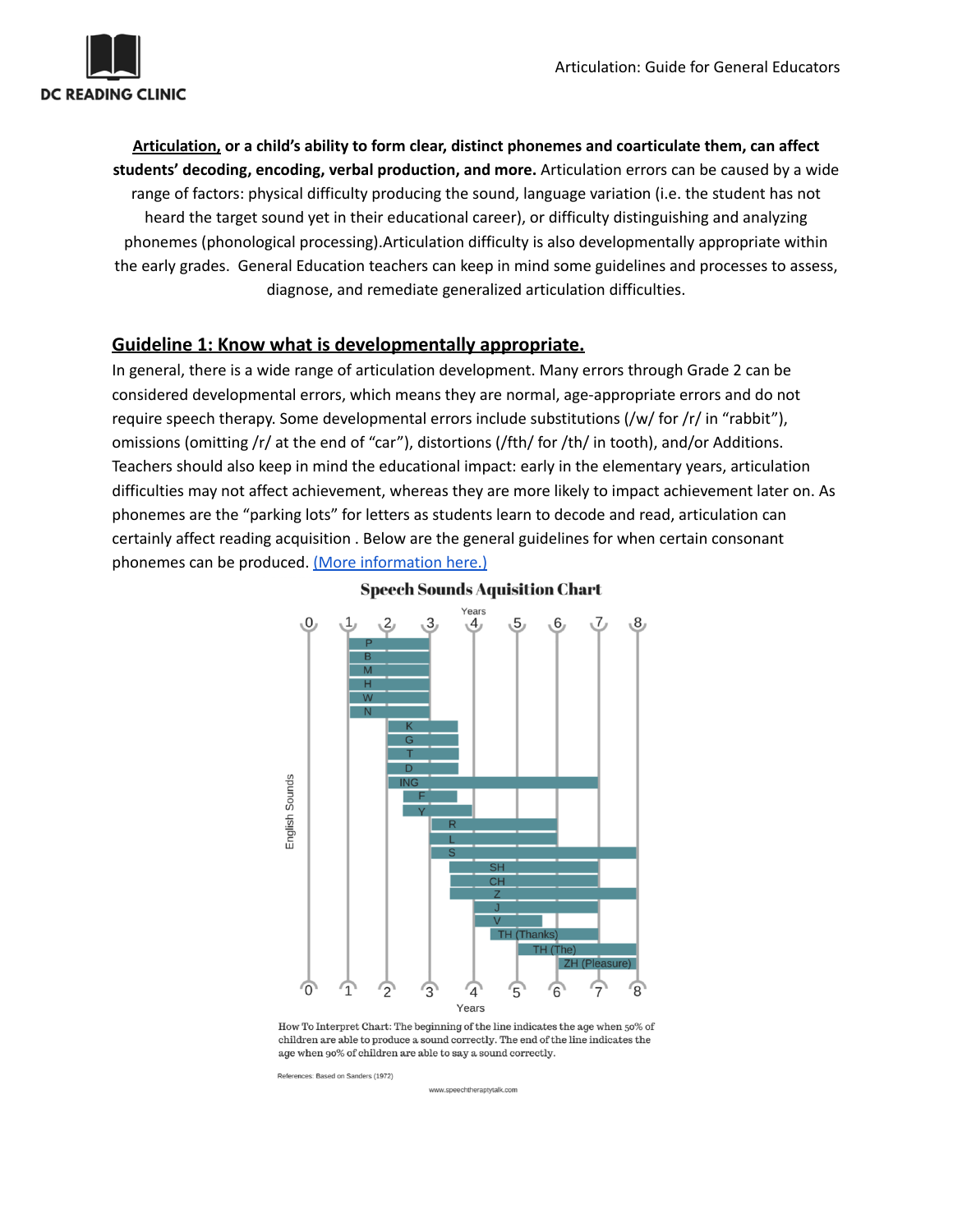

### **Guideline 2: Identify** *which* **phoneme(s) the child confuses or produces incorrectly.**

Once you've identified which phonemes are difficult for the child, there are three steps to assist the student:\*

- **(1) Provide extra models and direct instruction for target sounds**
- **(2) Consistent visual cues given to child**
- **(3) Increase response time**

For example, if the child was unable to produce the /l/ sound, the teacher could:

- **(1) Provide extra models and direct instruction for target sounds:**
	- (a) Model the articulation of /l/ and have the child repeat
	- (b) Say several words with /l/ sound in initial position and have child repeat
	- (c) Directly instruct child how to articulate: tip of the tongue presses up on the roof of the mouth behind the teeth
	- (d) Have child watch self articulating sound in mirror
	- (e) Provide KidLips card

### **(2) Consistent visual cues given to child:**

- (a) Provide KidLips cards whenever the child is asked to produce or identify /l/ sound
- (b) Point to the teacher's own

mouth whenever the child is asked to produce or identify /l/ sound

#### **(3) Increase response time:**

(a) Allow the child extra time when producing /l/

#### (More [phoneme-specific](https://dck12.sharepoint.com/sites/Multi-TieredSystemsofSupportforSpeechandLanguage/SitePages/ECE-Elementary.aspx?Mode=Edit) resources here.)

\***Note:** These three quick ways are similar to what a speech language pathologist (SLP) may do through the Cycles [Approach.](https://dck12-my.sharepoint.com/personal/jessica_sitcovsky_k12_dc_gov/_layouts/15/onedrive.aspx?id=%2Fpersonal%2Fjessica%5Fsitcovsky%5Fk12%5Fdc%5Fgov%2FDocuments%2FMTSS%20Summer%20Project%2FMTSS%20%2D%20PDF%20files%2FElementary%2FArticulation%2FTier%202%2FArticulation%20and%20Phonology%5FThe%20Cycles%20Approach%2Epdf&parent=%2Fpersonal%2Fjessica%5Fsitcovsky%5Fk12%5Fdc%5Fgov%2FDocuments%2FMTSS%20Summer%20Project%2FMTSS%20%2D%20PDF%20files%2FElementary%2FArticulation%2FTier%202) In the Cycles approach, the SLP would (1) review the target sound or word, (2) provide auditory bombardment (the sound over and over), (3) articulation practice, (4) play with the sound, (5) probing questions.

# Developmentally Appropriate or Cause for Concern? **Early Warning Signs of Dyslexia**

From: Shaywitz, S. (2020). Overcoming Dyslexia (Second Edition). Vintage Books.

Children who may be dyslexic might:

- not begin saying their first words until 15 months and  $\bullet$ may not speak in phrases until after their second birthday.
- experience difficulties in pronunciation-sometimes referred to as "baby talk" -that continue past the usual time. By 5 or 6 a student should have little difficulty saying most words correctly. Some examples: pisgetti for spaghetti, lephant for elephant, pacific for specific.
- have less sensitivity to rhyme. Dyslexic students have trouble understanding the sound structure of language and struggle with taking words apart.
- experience difficulties with word retrieval. This may manifest in talking around a word or pointing instead of speaking.
- have an unusually hard time learning the names and sounds of the letters of the alphabet.